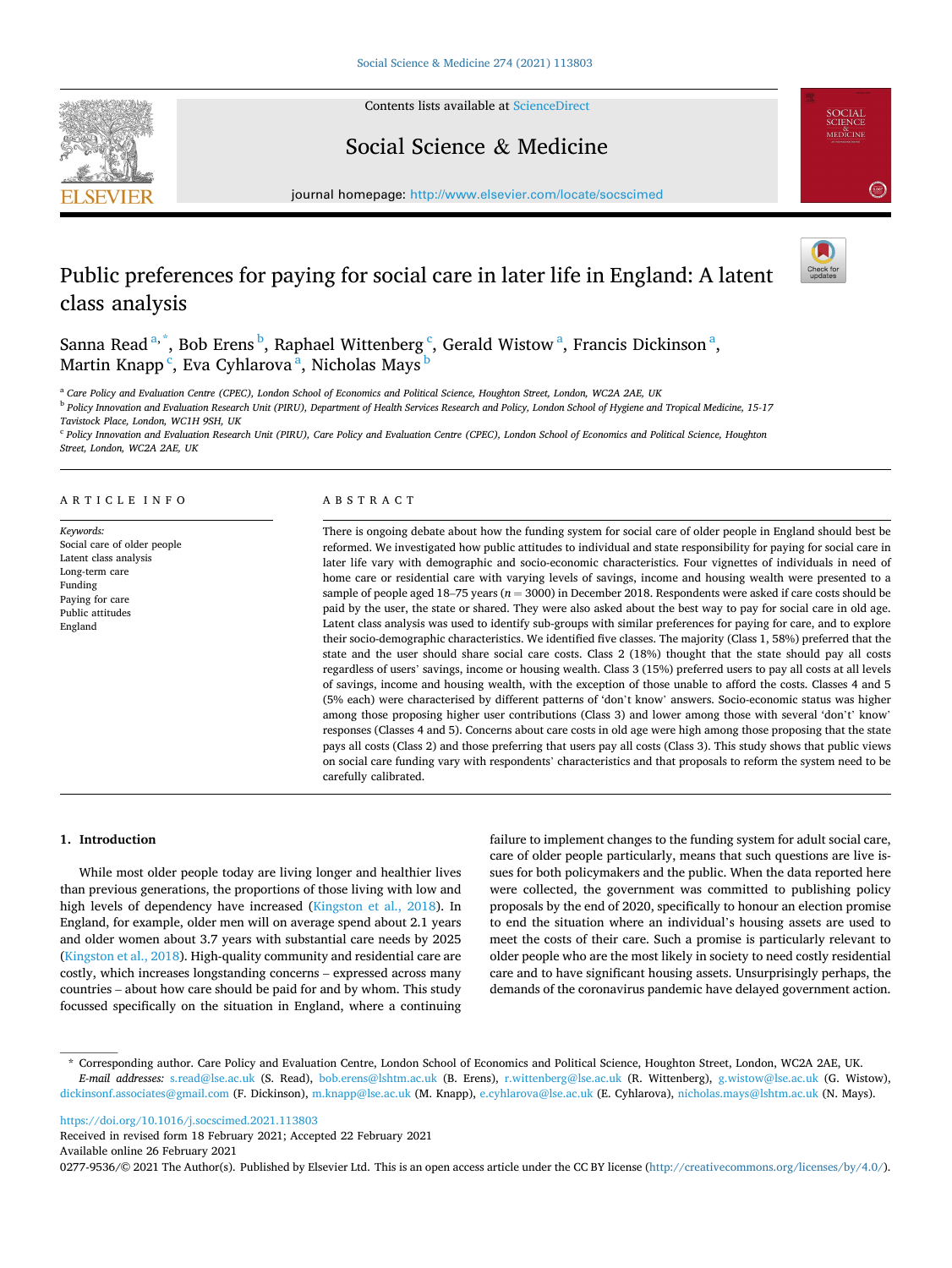## *1.1. The social care funding system in England*

Social care for adults 'covers social work, personal care and practical support for adults with a physical disability, a learning disability, or physical or mental illness, as well as support for their carers' [\(National](#page-7-0)  [Audit Office, 2018](#page-7-0)). The majority (65% in 2018–19) of those receiving adult social care are older people (aged 65+) ([NHS Digital, 2019](#page-7-0)). Although both the organisation and funding of social care have implications for policy and practice in the National Health Service, the universalist principles of the latter are quite different from those underlying social care.

Currently in England, about half of all people receiving adult social care pay for at least part of their care costs ([Charlesworth and Johnson,](#page-7-0)  [2018\)](#page-7-0). This is because eligibility for state-funded social care is determined by assessments of financial resources as well as care needs [\(DHSC](#page-7-0)  [2018\)](#page-7-0). Social care users with assets over £14,250 contribute to their care costs from their savings, and those with assets of £23,250 or more have to meet *all* their care costs. Service users also contribute to the cost of their care from their income, up to the point of reaching the (different) minimum income levels specified for community and residential care. For those using residential care, housing assets are also taken into account, except when a spouse or other dependant lives in their home. As there is no lifetime cap on the costs met by service users, some older people (especially those with longer-term needs) may be required to make substantial contributions to their care costs. Indeed, a substantial, and rising, proportion of people fund their own social care, although little is known about them ([Baxter and Glendinning, 2015\)](#page-7-0). Moreover, despite the complexity of the means-tested system for funding care, few people access regulated financial advice about funding care in old age ([Heavy et al., 2019\)](#page-7-0), with people preferring advice from family and friends.

Health and social care are also legally and managerially separate in England. Social care is a local government function, while the NHS is a nationally funded and managed service, accountable to ministers and Parliament. It is this separation between the NHS and social care that makes the organisation of long-term support more fragmented in England than in many other countries. Nonetheless, this distinction and its significance for individuals' personal funding responsibilities have not been well understood within the wider population and there is substantial evidence that many people assume social care will be available free at the point of access and without reference to their assets ([Gregory,](#page-7-0)  [2014;](#page-7-0) Ipsos [Mori, 2018\)](#page-7-0).

There has been intense debate about how social care should be funded in England for more than two decades. Some proposals for reform have advocated personal care free at point of use, in the way that health care is made available in England. This was recommended by a [Royal Commission \(1999\),](#page-7-0) the Labour Government [\(HM Government,](#page-7-0)  [2010\)](#page-7-0) and more recently by various stakeholders including [Independent](#page-7-0)  [Age \(2019\).](#page-7-0) Other proposals have involved relaxing but not removing the means test; for example, the Dilnot Committee recommended a lifetime cap on care costs ([Commission on Funding Care and Support,](#page-7-0)  [2011\)](#page-7-0), and this was accepted in legislation by the Coalition Government of 2010–15 but not implemented.

At the heart of this debate is an issue of principle, whether the social care system should be universal or targeted. This fundamental issue arises across a spectrum of social policies and has been widely discussed for several programmes, especially health, education and pensions. A universal system gives the whole population a stake in the programme, which is traditionally seen as likely to increase its political support and reduce any stigma associated with receipt [\(Titmuss, 1968](#page-7-0), [2006](#page-7-0)). It also avoids the administrative complexity, implementation costs and perverse incentives that tend to arise under means-tested programmes, such as the disincentive to save for one's own care needs ([Oorschot, 1999](#page-7-0); [Townsend, 2002](#page-7-0)). There may also be a public perception of unfairness where those who have worked and saved are denied access to public funding, while those who have not saved can receive public support. A

drawback of a universal system, however, is that some, if not many, of its beneficiaries could afford to fund services to meet their own needs, or at least partially fund them, without recourse to public funding ([Oorschot,](#page-7-0)  [1999; Townsend, 2002\)](#page-7-0). This is especially pertinent when public funding is highly constrained and difficult decisions have to be made about which government programmes should be prioritised.

Whether social care should be a universal service available free to all at point of use or whether it should be targeted toward those with lower resources has been considered in many countries. The reasons include that public coverage of social care has in most countries been more limited than coverage of health care, and that private insurance for social care has faced challenges of market failure, leaving people with substantial needs at risk of 'catastrophic' costs if they should require intensive support over an extended period. Scotland introduced free personal care for older people in 2002 – the only part of the UK to do so following the recommendation of the Royal Commission – and in 2019 extended it to adults of all ages [\(Scottish Government, 2019](#page-7-0)). Germany introduced in 1995, and reformed in 2015–2017, a social insurance scheme for long-term care under which publicly funded support is available for those with significant care needs on a universal basis without means test ([European Commission, 2018](#page-7-0); [Curry, 2019\)](#page-7-0). Japan introduced a social insurance scheme in 2000, but it includes a small user co-payment for those able to afford it ([Curry et al., 2018\)](#page-7-0). The policy issue which this paper informs is therefore relevant to many countries.

## *1.2. Knowledge of public attitudes to paying for social care*

Given the unresolved nature of the funding debate in England, and elsewhere, it is possible that progress might be facilitated by more fully understanding public attitudes on paying for social care. Apart from studies on attitudes towards the role of family members and formal care providers in providing and financing social care (see for a review, [Janus](#page-7-0)  [and Koslowski, 2020\)](#page-7-0), the international literature focusing on attitudes to paying for social care is negligible. Only a few qualitative studies ([Dixon et al., 2019; Hewitson et al., 2011](#page-7-0); Ipsos [Mori, 2018](#page-7-0); [Overton and](#page-7-0)  Fox O'[Mahony, 2017;](#page-7-0) [Price et al., 2014](#page-7-0)) and descriptive surveys (not utilizing regression modelling or similar approaches; Ipsos [Mori, 2013](#page-7-0); [Tian 2014;](#page-7-0) [Wood and Vilbert, 2017\)](#page-8-0) have investigated public attitudes to social care funding in England. Although evidence about attitudes to state and user contributions in paying for old age care is not clear-cut ([Gregory, 2014\)](#page-7-0), surveys in England show that significant proportions of the public believe that individuals have a responsibility for contributing to the costs of their care. For example, one study exploring attitudes to funding retirement and social care in old age found that more than half of respondents believed that individuals should contribute to their care costs, with most favouring user contributions up to a capped amount (31%) or means-tested support (24%; [Wood and Vilbert, 2017](#page-8-0)). A third of respondents in that study (36%) thought that government should meet all care costs, and only 3% thought that individuals should always cover all care costs. About 5% of respondents did not know who should pay for the social care needed by older people. The oldest age group (over 65 years) showed the highest support (75%) for the view that it was the individual's responsibility to pay for some or all of their care.

In another survey, half the respondents thought that the state should pay for all care costs, and the remainder were split between those who thought the individual should pay up to a capped amount (27%) and those who preferred individuals paying what they could, with the state paying the rest (22%; [Tian, 2014](#page-7-0)). Respondents aged 45–54 were most in favour of state funding of social care (57% compared to 50% overall), whereas younger people (aged 18–34) showed more support for individuals paying what they could afford (30% compared to 22% overall). Also, respondents aged 55–64 chose the capped model more frequently (36%) than the overall sample (27%), and people with higher income favoured more frequently individuals paying what they could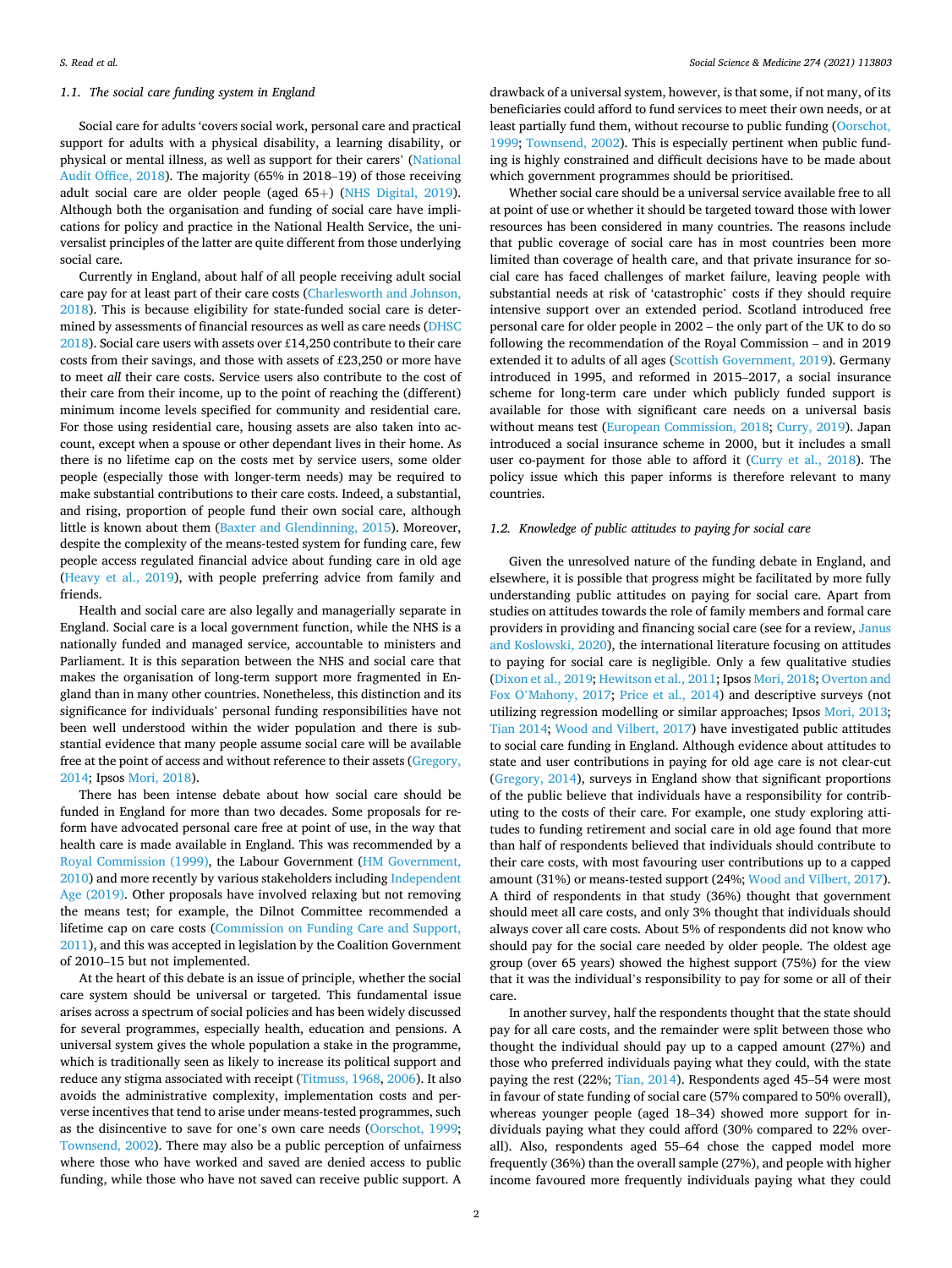afford or up to a capped amount (60% compared to 50% overall). However, opinion was evenly divided in a third survey, as the same proportions of respondents (41%) agreed and disagreed that users should pay for their own care in old age. Younger people and those from higher socio-economic groups were more likely to support individual responsibility for care costs (Ipsos [Mori, 2013](#page-7-0)).

As shown above, evidence on public preferences for paying for social care is mixed, analytical methods have mostly been descriptive, and associations with respondents' characteristics rarely studied. To provide up-to-date quantitative evidence, we carried out a survey to investigate public preferences for state and user contributions when paying for social care in old age. We used vignettes of older people facing home care or residential care costs with different levels of personal financial resources. The results showed that two-thirds of the sample favoured sharing the social care costs between the state and the user, while fewer than one-fifth preferred that the state pays all, and an even smaller proportion preferred that the user pays all regardless of the user's resources. Detailed findings have been reported elsewhere [\(Wittenberg](#page-8-0)  [et al., 2020\)](#page-8-0).

In more detailed analyses, described in this paper, we sought to understand the underlying patterns in the survey findings by using latent class analysis (i) to identify sub-groups with similar preferences for paying for social care in old age; and (ii) to examine demographic and socio-economic characteristics associated with those preferences.

## **2. Methods**

#### *2.1. Sample*

We conducted an online survey of 3000 individuals living in England aged between 18 and 75 years; data collection was carried out by Kantar, Public Division between 6th and December 19, 2018. Survey methods are described in detail elsewhere [\(Erens et al., 2020](#page-7-0)). The sample used age quotas to be representative of the population of England; it included an equal number of men and women. The sample was also largely representative of the population on other socio-demographic variables ([Erens et al., 2020\)](#page-7-0). The survey was approved by the London School of Hygiene and Tropical Medicine Observational Research Ethics Committee (Ref 16186).

## *2.2. Vignettes used to ascertain preferences for paying for social care*

Following a qualitative study exploring people's views about their future social care needs and the funding of their care [\(Dixon et al.,](#page-7-0)  [2019\)](#page-7-0), four vignettes were developed to elicit respondents' preferences on state and user contributions to the costs of social care in old age. Two of the four vignettes focused on individuals needing home care and two on residential care. The costs of care in the vignettes were indicative estimates of likely costs at the time; i.e. £220/week for receiving home care and £750/week for residential care. Respondents were asked to indicate their preferences about how care should be paid for: fully by the state; fully by the service user; or shared between the two, taking into account varying levels of the user's savings, income and housing wealth. Answers were recoded into five ordinal categories with increasing user contribution:

- i) the state pays all costs in all cases;
- ii) users contribute to the costs if they have the highest level of income and assets;
- iii) users contribute at the middle level of income and assets;
- iv) users contribute even at the lowest level of income and assets; and
- v) users pays all costs in all cases.

A brief description of the vignettes is shown in Supplementary Table 1. The questionnaire is described in detail elsewhere ([Erens et al.,](#page-7-0)  [2020\)](#page-7-0).

All respondents were presented with the same scenarios on paying for home care and residential care costs. In the first two vignettes on home care, half the sample were randomised to receive a vignette with a female character (named Grace in the vignettes) and the other half with a male character (named Alan in the vignettes). The characters' names were switched in the second two vignettes on residential care, so that each respondent received two vignettes of each gender in a random starting order. To investigate the possible effect of vignette gender on responses to the survey, we identified the average vignette response on the ordinal scale from 1 to 5 (as described above by the vignette character's gender) and then divided the average score for the male character by the average score for the female character to see if the respondents were suggesting higher contributions for a male user (ratio above 1) or a female user (ratio below 1). The ratio was calculated within the answers the respondent gave to each of the two vignette genders.

*The proportion of 'don't know' answers* was calculated across the four vignettes, with each vignette having three sections (for different values of the user's savings, income or housing wealth). The number of 'don't know' answers could vary between 0 and 12. Depending on their previous responses, the number of the sections differed between respondents. The proportion of 'don't know' answers was calculated within the administered sections.

## *2.3. Best way to pay for care*

A separate general question was also asked about the best way to pay for care ("Of the statements shown below, which do you think is the best way that care for older people should be paid for?"). The question was followed by four options with increasing user contributions:

- i) the state should pay for care for all older people, irrespective of their income;
- ii) the state should pay for basic services, and people who can afford to should be able to pay for better care;
- iii) the state should only pay for care for those who cannot afford to, and everyone else should make their own arrangements for paying for care; and
- iv) everyone should make their own arrangements for paying for care.

The responses were coded as an ordinal variable.

## *2.4. Socio-demographic variables*

A binary variable for *female* gender was used  $(0 = male, 1 = female)$ . Three *age groups* were identified: younger (18–34 years), middle aged (35–64 years) and older people (64–75 years). Having a *partner* and having *any child under age 16 living in the household* were both binary variables ( $0 = no$ ,  $1 = yes$ ). Because of the small numbers of people other than White in the sample, *ethnicity* was coded into two categories:  $0 =$ other; 1 = White. *Education* was measured in three levels: 1 = no qualifications;  $2 = \text{any }$  qualification below higher education; and  $3 =$ higher education (a degree or higher).

*Tenure status and house value* were combined into a variable with five categories:

- i) social rent from local authority or housing association;
- ii) private rent;
- iii) owns house worth less than £150,000;
- iv) owns house worth between £150,000 and £499,999;
- v) owns house worth £500,000 or more.

*Social grade* was measured using the [National Readership Survey](#page-7-0)  [\(2019\)](#page-7-0) (NRS) classification of the chief income earner occupation in the household. The use of the original six occupational categories would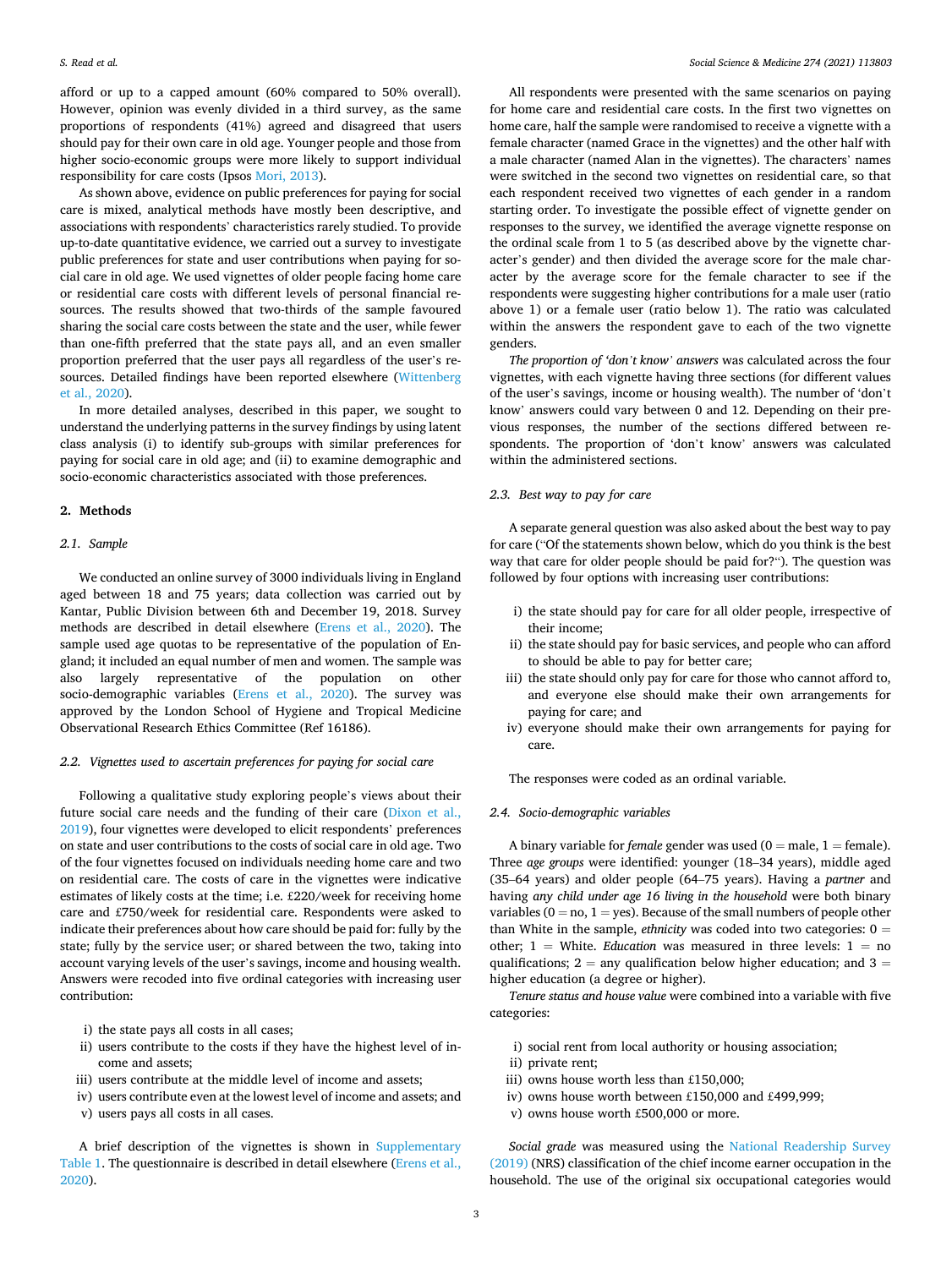<span id="page-3-0"></span>have resulted in very small cell sizes in the sub-groups after latent class analysis, so the two larger categories were used to represent non-manual and manual occupation/not in work:

- i) ABC1 (higher or intermediate managerial, administrative and professional, supervisory, clerical and junior managerial, administrative and professional); and
- ii) C2DE (skilled manual workers, semi-skilled and unskilled manual workers, state pensioners, casual and lowest-grade workers, not employed with state benefits only including homemakers and students).

Two binary variables were used for *cares for someone* and *being cared for by someone* ( $0 = no$ ,  $1 = yes$ ). As very few people reported poor health, the original 5-point scale for *self-rated health* was re-coded into two categories:  $0 = \text{very poor}/\text{poor}/\text{fair health}$ ; and  $1 = \text{good}/\text{very good}$ health. Having a *limiting long-term illness* was defined as a binary variable  $(0 = no, 1 = yes).$ 

A question on *how concerned about meeting the cost of care when old*  was measured using five categories:  $1 =$  extremely;  $2 =$  moderately;  $3 =$ slightly;  $4 = \text{not at all}$ ; and  $5 = I$  don't know. *How likely to care for someone in the future* was also measured with five categories:  $1 = \text{very}$ likely;  $2 =$  somewhat likely;  $3 =$  somewhat unlikely;  $4 =$  very unlikely; and  $5 = I$  don't know.

Regarding general attitudes to public spending, respondents were asked if they *would like to see more or less spending* on the NHS, the military, schools and education, public transport, social care for older people who need help, old age/state pensions and winter fuel payments for older people. The spending in each of the seven areas was measured on a 5-point scale (1 = a lot less; 2 = a little less; 3 = no change;  $4 = a$ little more;  $5 = a$  lot more). We created a mean of the seven items to indicate the overall preference towards higher state spending. The score showed adequate internal consistency: Cronbach's alpha for the seven public spending items was 0.72.

#### *2.5. Analysis*

We investigated the underlying patterns of preferences for paying for social care using latent class analysis (LCA) in Mplus (Muthén and Muthén, 1998–2015). This method is designed to identify underlying population sub-groups with similar profiles. As a model-based technique, it has several advantages over more traditional methods, including statistical criteria for determining the appropriate number of classes [\(Nylund et al., 2007](#page-7-0)). The indicators used in constructing the latent classes were:

- the four vignettes with responses coded into five ordinal categories (from state pays all to user pays all);
- the effect of vignette gender (the ratio indicating whether a male user was expected to make higher or lower contributions compared to a female user);
- the proportion of 'don't know' answers used as a continuous variable; and
- a 4-point ordered categorical item for the 'Best way to pay for care'.

Models with one to six latent classes were tested for fit to identify the most parsimonious model. This was done by assessing the interpretability of the classes and statistically comparing the Akaike Information Criterion (AIC), Bayesian Information Criterion (BIC), Vuong-Lo-Mendell-Rubin Likelihood Ratio Test (VLMR-LRT) and entropy value between the nested models, as provided in Mplus ([Asparouhov and](#page-7-0)  Muthén, 2014). Lower AIC and BIC values indicate a better fit, whereas an entropy value closer to 1 indicates a clearer delineation of classes. The likelihood ratio test (VLMR-LRT) was used to compare the nested models. A significant *p*-value indicates that the added class is needed to improve the fit of the model. Maximum likelihood estimation with robust standard errors was used. To retain all possible information, the full information likelihood method was used for creating the latent classes. This permitted inclusion in the analysis of the means and standard deviations of any variables for which only partially complete data were available.

We used a three-step approach to study the associations between class membership and socio-demographic factors ([Asparouhov and](#page-7-0)  Muthén, 2014). This approach allows simultaneous creation of an optimal number of classes (identification of the latent classes) and examination of the associations of the classes with other variables (multinomial regression). Individual socio-demographic factors included in the three-step model as auxiliary variables and used in the complete data multinomial regression were: gender; age; whether respondent had a partner; whether there was any child under 16 in the household; ethnicity; tenure/house value; social grade; caring for others; cared for by others; self-rated health; limiting long-term illness; how concerned about meeting the cost of care when old; how likely to care for someone in the future; and whether respondents would like to see more public spending in general.

#### **3. Results**

## *3.1. Descriptive results*

Table 1 shows distributions of socio-demographic factors in the sample. Most respondents were aged between 35 and 64 (54%). A majority had a partner (61%) and 29% had a child under 16 years living in the household. Ninety-one percent of the sample identified themselves

## **Table 1**

Distributions of the socio-demographic factors among the respondents to the online survey.

| Variable                                              | n    | $\frac{0}{0}$ |
|-------------------------------------------------------|------|---------------|
| Gender (female)                                       | 3000 | 50.0          |
| Age group                                             | 3000 |               |
| 18-34                                                 |      | 32.0          |
| $35 - 64$                                             |      | 54.0          |
| $65 - 75$                                             |      | 14.0          |
| Partner                                               | 2965 | 60.8          |
| Any child under 16 in household                       | 2882 | 29.2          |
| Ethnicity (White)                                     | 2916 | 90.9          |
| Education                                             | 2965 |               |
| No qualification                                      |      | 4.9           |
| Any qualification below higher education              |      | 53.0          |
| Higher                                                |      | 42.1          |
| Tenure/house value                                    | 2870 |               |
| Rents, local authority                                |      | 17.1          |
| Rents, private                                        |      | 18.9          |
| Owns house, $<$ £150,000                              |      | 21.0          |
| Owns house, £150,000-499,999                          |      | 36.5          |
| Owns house, £500,000+                                 |      | 6.5           |
| Non-manual occupation                                 | 3000 | 62.7          |
| Caring for others                                     | 2929 | 24.2          |
| Cared for by someone                                  | 3000 | 13.5          |
| Self-rated health (good/very good)                    | 2971 | 61.9          |
| Limiting long-term illness                            | 2910 | 25.8          |
| How concerned about meeting the cost of care when old | 3000 |               |
| Extremely                                             |      | 19.3          |
| Moderately                                            |      | 30.0          |
| Slightly                                              |      | 27.1          |
| Not at all                                            |      | 15.4          |
| I don't know                                          |      | 8.2           |
| How likely to care for someone in the future          | 3000 |               |
| Very likely                                           |      | 22.9          |
| Somewhat likely                                       |      | 36.6          |
| Somewhat unlikely                                     |      | 14.2          |
| Very unlikely                                         |      | 11.5          |
| Don't know                                            |      | 14.8          |
|                                                       |      | mean $(sd)$   |
| Would like to see more public spending                | 2949 | 3.7(0.63)     |

*sd* = standard deviation.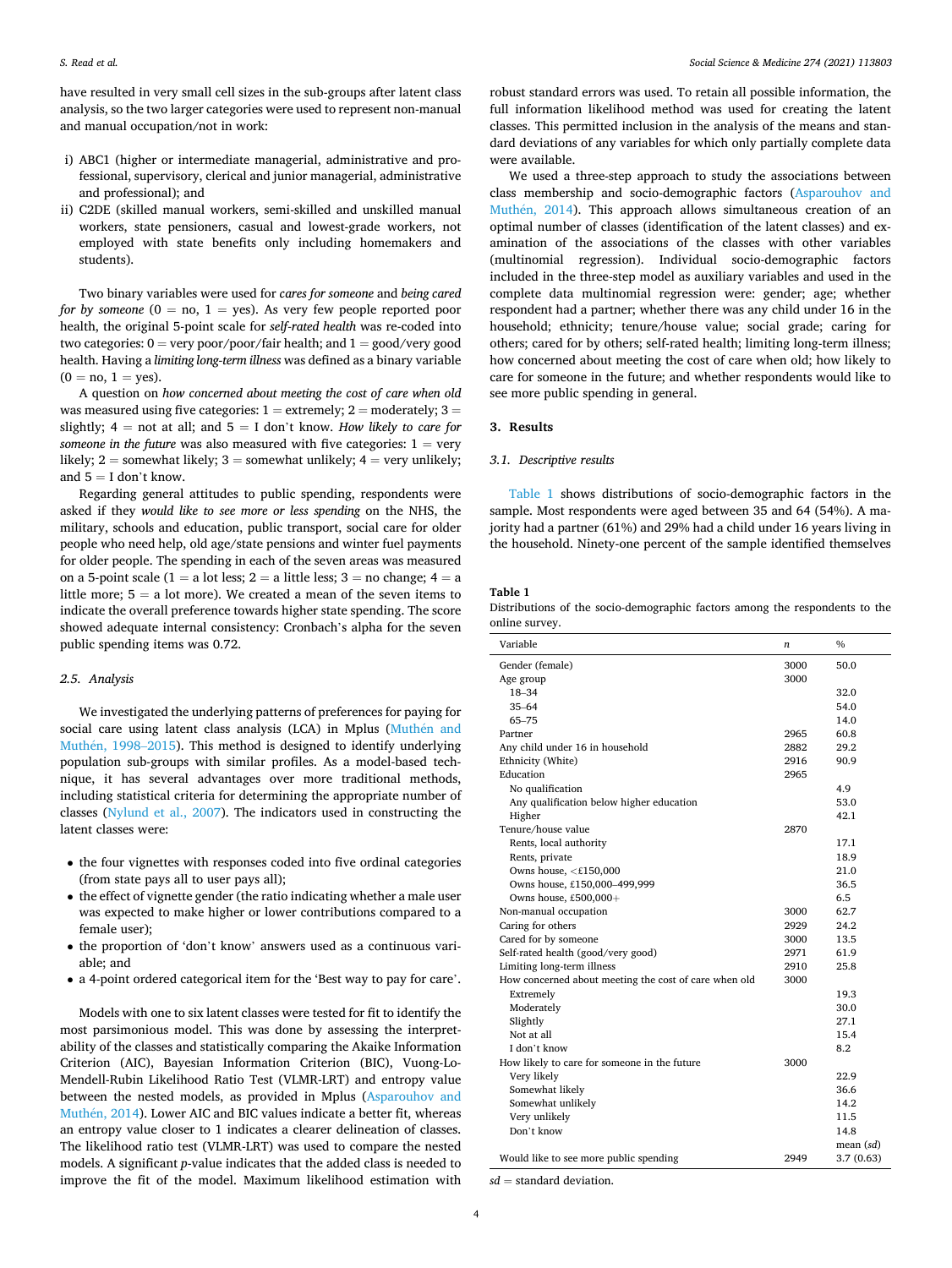as White. Most owned their own home (64%), whereas 17% rented from the local authority and 19% rented privately. Most people had qualifications below degree (53%), with a slightly lower percentage (42%) reporting higher education qualifications. Most respondents were in non-manual occupations (63%). Twenty-four percent were caring *for*  someone and 14% were cared for *by* someone. A majority (62%) reported their health as good or very good, and 26% had a limiting longterm illness. Most people were either moderately (30%) or slightly (27%) concerned about the cost of care when old. More than a third answered that it was somewhat likely that they would care for someone in the future (37%), followed by 23% who said it was very likely. Most people wanted to see somewhat more spending on public services including health and social care, the average being 3.7 (on a scale from 1 to 5 where 3 means 'no change' and 4 means 'a little more').

The distributions of the vignette responses are shown in Table 2. Most people (58%) preferred options that involved sharing the costs of social care between the state and the user. The proportion of 'don't know' answers varied between 0% and 100%, the average being 8.7%  $sd = 22.9$ ). The ratio indicating any vignette gender effect suggested that respondents tended to propose a slightly higher user contributions at the lower levels of income and assets for men than for women (ratio =  $1.08, sd = 1.17$ ).

Table 3 shows the distribution of responses to the question on the 'Best way to pay for care'. Nearly half the sample (47%) preferred the option of the state paying for basic services and people who could afford it paying for better care. About a fifth of the respondents thought that the state should pay for care for all regardless of income, and another fifth that the state should pay for care only for those who cannot afford it. Smaller proportions preferred the option that everyone should make their own arrangements for paying for care (6%) or did not know how the costs of care should be split (8%).

#### *3.2. Latent class analysis: paying for social care*

A comparison of the diagnostic statistics for latent class analysis with different number of classes is shown in [Table 4.](#page-5-0) The VLMR likelihood ratio test along with AIC and BIC values suggested that the best solution would be to use six classes. However, the sixth class was very small (*n* = 77) and its content was difficult to interpret. Therefore, we chose the five-class solution which had the second best (second lowest) AIC (45755) and BIC (46415), and showed good discrimination between the classes (entropy  $= 0.92$ ).

A summary of the five classes of preferences for paying for social care is shown in [Table 5](#page-5-0). Estimated probabilities and means for each LCA indicator are in Supplementary Table 2.

More than half the sample (Class 1, 58%) was characterised by the preference for the user to pay some of the costs of care with the state

#### **Table 2**

| Vignettes                                                                              | 1 <sup>a</sup> | 2 <sub>D</sub> | ςc   | $4^{\alpha}$ |
|----------------------------------------------------------------------------------------|----------------|----------------|------|--------------|
| State pays all (full cost) in all cases                                                | 14.0           | 20.0           | 16.2 | 15.2         |
| User contributes to cost only at the highest level of<br>income/savings/housing wealth | 14.3           | 36.4           | 7.4  | 9.3          |
| User contributes at the middle level                                                   | 27.6           | 19.3           | 22.9 | 16.4         |
| User contributes even at the lowest level                                              | 26.0           | 12.6           | 39.0 | 39.8         |
| User pays all (full cost) in all cases                                                 | 11.2           | 5.2            | 6.4  | 11.7         |
| Don't know                                                                             | 6.9            | 6.4            | 8.1  | 7.6          |

<sup>a</sup> Vignette 1: paying for home care cost of £220/week at varying levels of savings.

 $<sup>b</sup>$  Vignette 2: paying for home care cost of £220/week at varying levels of</sup> income.

 $^{\rm c}$  Vignette 3: paying for residential care cost of £750/week at varying levels of house value.<br>d Vignette 4: paying for residential care cost of £750/week at varying levels of

income.

#### **Table 3**

Distributions of responses on the best way to pay for care.

| Of the statements shown below, which do you think is the best way that care<br>for older people should be paid for?                        | $\frac{0}{0}$ |
|--------------------------------------------------------------------------------------------------------------------------------------------|---------------|
| State should pay for care for all older people, whatever their income                                                                      | 19.4          |
| State should pay for basic services, and people who can afford to should be<br>able to pay for better care                                 | 46.9          |
| State should only pay for care for those who cannot afford it, and everyone<br>else should make their own arrangements for paying for care | 20.3          |
| Everyone should make their own arrangements for paying for care                                                                            | 5.5           |
| I don't know                                                                                                                               | 8.0           |

contributing the rest from the start of receiving care. This would apply to people with even the lowest levels of income and assets, with the exception of those who both rented and had very little income and savings (Vignette 2). Respondents in this class expected the state to provide basic services which the user could top up. The distributions of the socio-demographic characteristics of each class (Supplementary Table 3) showed that this large sub-group did not differ from the overall sample ([Table 1](#page-3-0)). Therefore, it was used as the comparison (reference) class in a multinomial analysis of the association between the classes and socio-demographic factors (Supplementary Table 4).

Class 2 (18%) was characterised by the preference for the state to pay all costs irrespective of the user's savings, income or housing wealth ([Table 5](#page-5-0) and Supplementary Table 2). Respondents in this class were mostly male, owned a house worth £150,000–499,999, were not caring for someone, had poorer health but did not have a limiting long-term illness, were extremely concerned about meeting the cost of care when old and favoured more public spending compared to Class 1 (Supplementary Tables 3 and 4).

Respondents in Class 3 (15%) preferred that the user should pay all costs at all levels of savings, income and housing wealth until they run out of means. Answers to the 'Best way to pay for care' question in this class divided approximately equally between the options that the state should pay for care only for those who cannot afford it (39%), and the state should only cover the costs of basic services (33%; [Table 5](#page-5-0) and Supplementary Table 2). In this class, respondents were more often male, younger, had child (ren) under age 16 in the household, had nonmanual occupation, owned a house with higher value, were cared for, were caring for someone (not significant in the final model), and/or likely to care for someone in the future, reported better health, were extremely concerned about meeting the cost of care when old, and favoured less public spending compared to the respondents in Class 1 (Supplementary Tables 3 and 4).

Class 4 and Class 5 (5% each) were considerably smaller in size and both were characterised by a higher proportion of 'don't know' answers ([Table 5](#page-5-0) and Supplementary Table 2). In Class 4, respondents typically answered 'don't know' sporadically, whereas in Class 5 the 'don't know' answers were numerous, especially towards the end of the questionnaire. Respondents in these two classes tended to have lower education (Class 4), or be classified into a lower social grade, i.e. manual occupation/not in work (Class 5), gave more frequent 'don't know' answers to the other attitude questions and supported less public spending compared to Class 1 (Supplementary Tables 3 and 4).

In all classes, there was a slight vignette gender effect suggesting that a male social care user should contribute more to their care costs compared to a female social care user. This effect was somewhat more pronounced in Classes 2 and 4 (Supplementary Table 2).

## **4. Discussion**

Our study examined how public attitudes on paying for social care vary with people's demographic and socio-economic characteristics. Our analysis divided survey respondents, using latent class analysis, into three broad classes (plus two small classes who responded 'don't know' to some or many survey questions). Class 2, comprising 18% of survey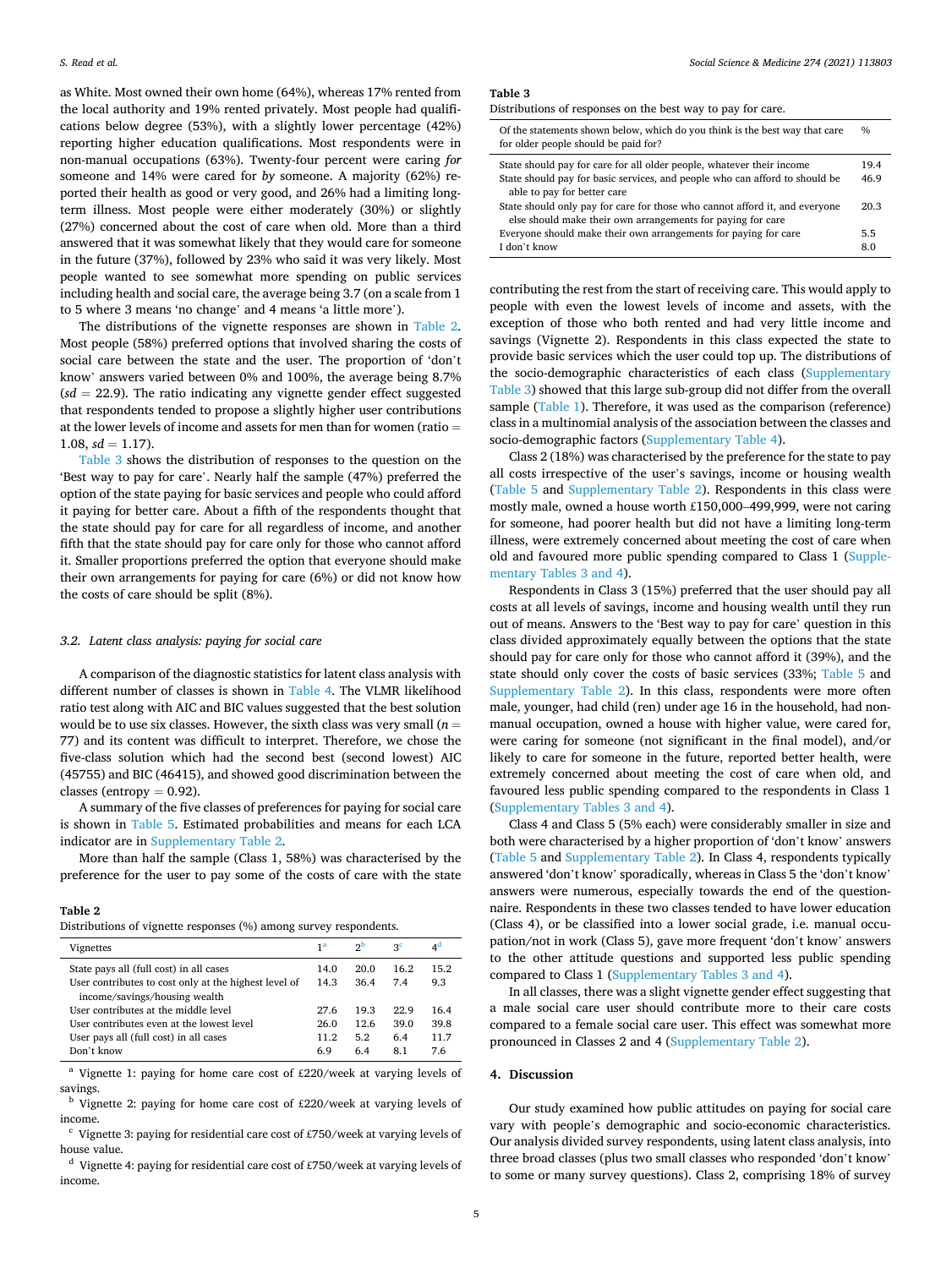<span id="page-5-0"></span>**Table 4** 

| Fit statistics for the latent class analysis of preferences for paying for social care ( $n = 3000$ ). |  |  |
|--------------------------------------------------------------------------------------------------------|--|--|
|                                                                                                        |  |  |

| Number of classes | Loglikelihood | N of parameters | VLMR-LRT            | <b>AIC</b> | <b>BIC</b> | Entropy |
|-------------------|---------------|-----------------|---------------------|------------|------------|---------|
|                   | $-28614.83$   | 22              |                     | 57274      | 57406      |         |
|                   | $-26367.37$   | 44              | p < 0.001           | 52823      | 53087      | 0.99    |
|                   | $-24513.34$   | 66              | p < 0.001           | 49159      | 49555      | 0.91    |
|                   | $-23609.29$   | 88              | $p = 0.008$         | 47395      | 47923      | 0.94    |
|                   | $-22767.25$   | 110             | p < 0.001           | 45755      | 46415      | 0.92    |
|                   | $-22179.83$   | 132             | $p < 0.001^{\rm a}$ | 44624      | 45416      | 0.93    |

VLMR-LRT = Vuong-Lo-Mendel-Rubin likelihood ratio test; AIC = Akaike Information Criterion; BIC = Bayesian Information Criterion.<br><sup>a</sup> VLMR-LRT cannot differentiate between the solutions of five and six classes. However, t

| .<br>٠ |  |
|--------|--|
|--------|--|

Summary of the class characteristics.

|                                                     | Class 1                                                | Class 2                                                                                                                                                                                                                            | Class 3                                                                                                                                                                                                                                                                                                           | Class 4                                                                                                             | Class 5                                                                                                                           |
|-----------------------------------------------------|--------------------------------------------------------|------------------------------------------------------------------------------------------------------------------------------------------------------------------------------------------------------------------------------------|-------------------------------------------------------------------------------------------------------------------------------------------------------------------------------------------------------------------------------------------------------------------------------------------------------------------|---------------------------------------------------------------------------------------------------------------------|-----------------------------------------------------------------------------------------------------------------------------------|
|                                                     | $n = 1742(58%)$                                        | $n = 526(18%)$                                                                                                                                                                                                                     | $n = 439(15%)$                                                                                                                                                                                                                                                                                                    | $n = 138(5%)$                                                                                                       | $n = 154(5%)$                                                                                                                     |
| Vignettes on paying<br>for care                     | Mixed user and state<br>contributions at all<br>levels | State pays all at all levels                                                                                                                                                                                                       | User pays all at all levels                                                                                                                                                                                                                                                                                       | No clear preference<br>for who pays                                                                                 | Mixed user and state<br>contributions at all levels <sup>a</sup>                                                                  |
| Vignette gender<br>effect                           | Male user contributes<br>more                          | Male user contributes more                                                                                                                                                                                                         | Male user contributes more                                                                                                                                                                                                                                                                                        | Male user contributes<br>more                                                                                       | $n/a^b$                                                                                                                           |
| Proportion of 'don't<br>know' answers               | 2%                                                     | $1\%$                                                                                                                                                                                                                              | $1\%$                                                                                                                                                                                                                                                                                                             | 50%                                                                                                                 | 93%                                                                                                                               |
| 'Best way to pay'                                   | "State should pay for<br>basic services " <sup>c</sup> | "State should pay for care for<br>all $\cdots$ <sup>d</sup>                                                                                                                                                                        | "State should only pay for care for<br>those who cannot afford it<br>"/"State should pay for basic<br>services " <sup>e</sup>                                                                                                                                                                                     | "State should pay for<br>basic services " <sup>c</sup>                                                              | "State should pay for basic<br>services "/"State should pay<br>for care for all older people "                                    |
| Individual socio-<br>demographic<br>characteristics | Similar to sample<br>averages                          | - male<br>- owned house worth<br>£150,000-499.999<br>- not caring<br>- had poorer health but did<br>not have a limiting long-<br>term illness<br>- extremely concerned about<br>meeting the cost of care<br>- more public spending | - male<br>- younger<br>- non-manual occupation<br>- had child (ren) in household<br>- owned a house with worth<br>£500,000+<br>- were cared for<br>- reported better health<br>- extremely concerned about<br>meeting the cost of care<br>- likely to care for someone in the<br>future<br>- less public spending | - lower education<br>- frequent 'don't<br>know' answers in<br>other attitude<br>questions<br>- less public spending | - manual occupation/not in<br>work<br>- frequent 'don't know'<br>answers in other attitude<br>questions<br>- less public spending |

 $^{\rm a}$  This relates to vignette 1 only. There were too few responses for the other vignettes.  $^{\rm b}$  Not possible to calculate because of a high proportion of 'don't know' answers per respondent.  $^{\rm c}$  'State should p

<sup>d</sup> "State should pay for care for all older people, whatever their income."

<sup>e</sup> "State should only pay for care for those who cannot afford it, and everyone else should make their own arrangements for paying for care", with overlapping CIs

with "State should pay for basic services, and people who can afford to should be able to pay for better care".<br>"State should pay for basic services, and people who can afford to should be able to pay for better care", ove people, whatever their income".

respondents, preferred a universal system under which costs of care are met by the state even for service users with substantial resources. Class 3, with 15% of respondents, preferred a non-universal targeted system under which costs of care are met by service users unless they have insufficient resources. Class 1, which accounted for 58% of respondents, took an intermediate view preferring that costs be shared between the state and the service user, with the majority of the costs met by the state even for those with substantial resources. This implies that those in Class 1 would be very likely to prefer a higher level of state contribution than under England's current funding system, which precludes from state support those people with substantial income or savings.

Our results are largely consistent with previous studies that have described how the majority of the public believe that social care users should be responsible for at least some of the costs of their social care ([Bottery et al., 2018](#page-7-0); Ipsos [Mori, 2013;](#page-7-0) [Wood and Vilbert, 2017](#page-8-0)). Our new study, however, identified a substantially smaller group of people (Class 2, about 15%) whose preference was for the state to be responsible for paying for *all* old age care, compared to about 36–50% in previous surveys (Ipsos [Mori, 2013](#page-7-0); [Tian, 2014](#page-7-0); [Wood and Vilbert,](#page-8-0)  [2017\)](#page-8-0). This discrepancy may be due to differences in methods, as our

study asked respondents to engage with a series of realistic situations where the individual's income, wealth, care needs and social care costs of care were clearly stated, ensuring that everyone had the same information. It may also be a product of the context for the current study (discussed below).

The socio-demographic characteristics of respondents in Class 1 were consistent with the overall sample; this group thought that social care costs should be shared between the user and the state. The two classes that suggested that either the state pay all (Class 2) or the user pay all (Class 3) in all circumstances represented the extreme ends of the preference distribution but, interestingly, they shared several characteristics. Male respondents and home owners were over-represented in both classes, and respondents in both classes were extremely concerned about meeting the cost of care when old. However, those who proposed that the user should pay all in all circumstances (Class 3) often owned a house with a higher value, were classified into a higher social grade, reported having long-term illness but better health, were cared for or likely to care for someone, and preferred less (overall) state spending compared to respondents who proposed that the state should pay all in all circumstances (Class 2).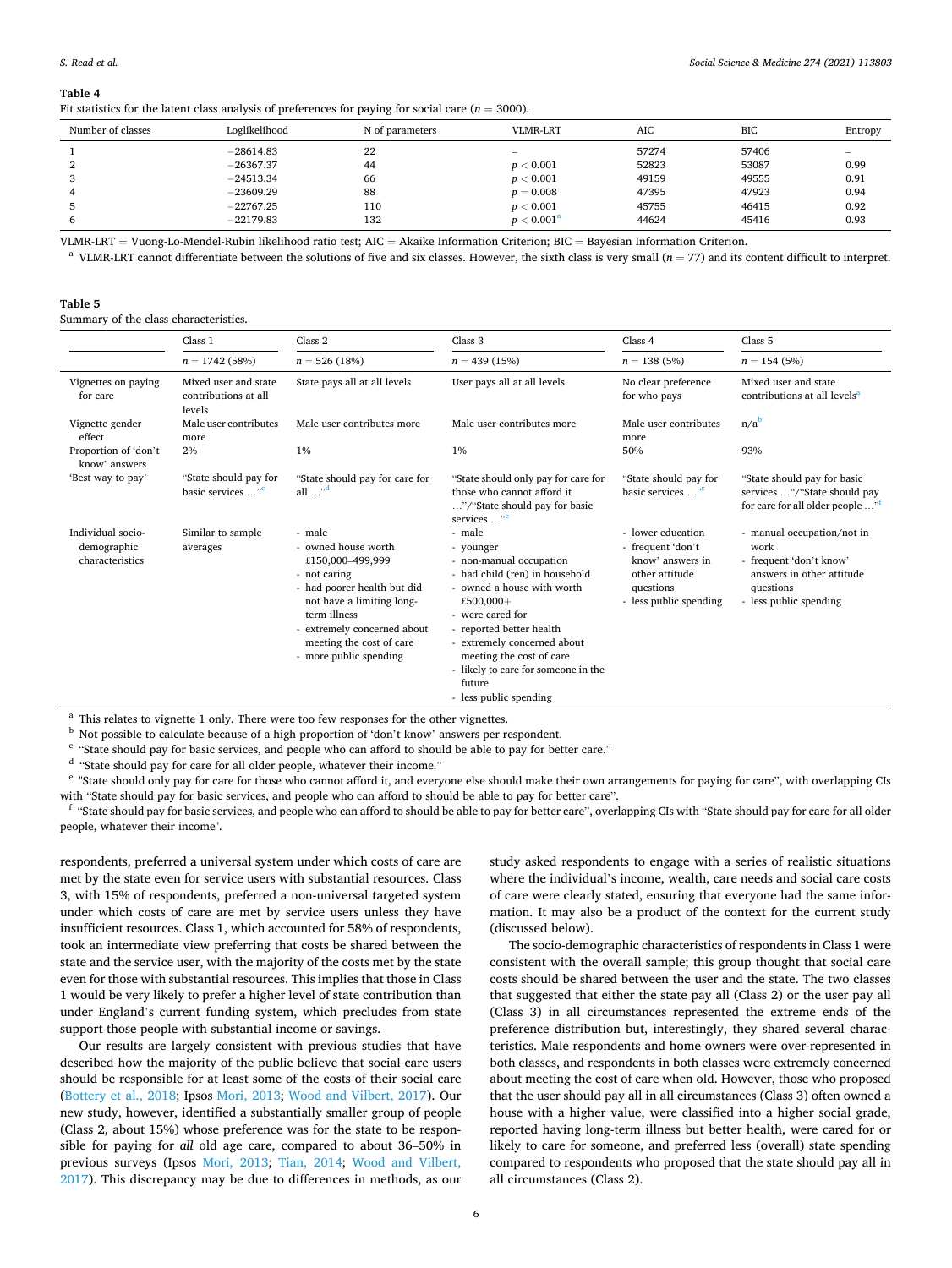Our results are in line with previous findings reporting that younger people and people in higher socio-economic groups tend to prefer higher user contributions and less state involvement (Ipsos [Mori, 2013;](#page-7-0) [Tian,](#page-7-0)  [2014;](#page-7-0) [Wood and Vilbert, 2017\)](#page-8-0). Perhaps those participants who were better-off were relatively confident about meeting any potential future care costs, and those who were younger anticipated the possible cost to occur only in the very distant future. Consequently, any increase in government spending would almost certainly add to their immediate costs (through taxation) without necessarily increasing their direct or immediate benefits. Those in higher socioeconomic groups may also believe that they have lower lifetime risk of needing extensive long-term care. A very high level of concern about the costs of care appeared to unite classes 2 and 3, but led them to favour different solutions depending on their financial means, health, caring responsibilities and general attitudes to public spending. These findings challenge the idea that those who are wealthier and who have experience of care and its costs (Class 3) would be reluctant to contribute out-of-pocket when there is a possibility that the state pays all. It is important to note that our survey question on concerns about the future costs did not specify whether the concern related to the cost to the individual or the fiscal cost.

There were two smaller sub-groups who were characterised by answering 'don't know' either sporadically or to nearly all questions related to the vignettes. The inclusion of these classes (which involved coding the 'don't know' answers rather than setting them as missing and adding Class 4 and 5 to the LCA) improved the fit of the model, even though they were a small proportion of the sample (5% each). Small proportions of those who are undecided on who should pay for care have also been found in the previous studies [\(Wood and Vilbert, 2017](#page-8-0)). Higher proportions of 'don't know' answers were more frequent among those in lower socio-economic grades. Whether this was because these respondents found the vignettes difficult to understand and/or to complete, or whether they lacked interest in, or had not formed any opinions on, the topic needs further investigation.

Previous studies have shown that, when given more information on how social care is funded, people may consider the current system unfair and in need of change ([Bottery et al., 2018](#page-7-0)). Such information may increase the proportion of respondents who think that people who currently use services are required to contribute too much to their care costs, for example, by having to sell their house to pay for residential care ([Gregory, 2014\)](#page-7-0). However, it may also have the opposite effect, as shown in focus group studies, where participants proposed higher user contributions when they were given more information about the current state of social care funding [\(Hewitson et al., 2011\)](#page-7-0).

Knowledge of the context may influence the way people answer the questions on who should pay. Our study used scenarios which included information on the actual costs of care in a situation where an older person needs care, does not have any alternative to care services (such as unpaid care) and possesses – in some of the cases – reasonable income or assets. This information may increase support for the view that those benefitting from care and having income or assets might be expected to take more responsibility for paying for their own care ([Wood and Vil](#page-8-0)[bert, 2017\)](#page-8-0), most often in partnership with the state [\(Hewitson et al.,](#page-7-0)  [2011\)](#page-7-0). This may explain why those who had experience of caring roles were more likely to propose a higher user contribution. This finding may also reflect people's concerns about the likely quality of care. People may believe that self-funding will secure a greater choice of providers, and a bigger say over what is provided and its quality. For example, family carers have been found to be less satisfied with local authority-commissioned social care than the general public ([Ipsos Mori,](#page-7-0)  [2013\)](#page-7-0). Those who preferred that the user should pay all care costs (or contribute even at the lowest levels of income and savings) may simply be supportive of greater individual responsibility, including for securing a good quality of life in old age ([Ipsos Mori, 2013;](#page-7-0) [Wood and Vilbert,](#page-8-0)  [2017\)](#page-8-0).

compared with previous studies in England reflect underlying changes in public attitudes about the balance of individual and state responsibilities, whether specifically in the case of funding social care or, more broadly, in relation to the public sector as a whole. It is possible to hypothesise potential causes for such switches in attitudes in the recent English context. Since successive governments have repeatedly claimed to be prioritising social care funding reform but failing to enact or implement any changes, it may be considered both procedurally and economically rational on the part of the public to reduce their expectations of any further effective collective action and increasingly recognise their need to continue largely to fund their own care. More generally, such learned behaviours are consistent with the impact of more than a decade of financial austerity and the longer term (but linked) consequences of neoliberal economics for the implied social contracts between the state and the public. From this perspective, the field of adult social may provide a rich context for understanding the evolution of welfare regimes over the last thirty years.

This is the first study to report preferences for paying for care in old age using vignettes and model-based methods (latent class analysis) with a representative sample of adults in England. Using vignettes is a powerful way to study a complex issue such as social care funding. It allows greater opportunity to standardize the situation for all respondents by providing specific information on costs and needs when eliciting public views. However, vignettes may limit the range of options considered by respondents and hence potentially limit the generalisability of the study. In our study, the scenarios focused on the user/ state share of home care and residential care costs, but did not include any other care options such as unpaid care [\(Janus and Koslowski, 2020](#page-7-0)), or differences in quantity and quality of care or the lifestyles that people might enjoy under different versions of the scenarios. The scenarios also did not indicate how much more revenue the state would need to raise on average per person were all care costs to be met publicly. The use of scenarios obliges respondents to consider the issue in a specific context, which may be quite different from answering a general question on who should pay. There may also be a difference between asking respondents how they would like to pay for their own care and asking them how they believe others should (or would be able to) pay for care. Further qualitative research (similar to that used to develop the survey and scenarios in the first place) would be useful to explore further the quantitative findings and to understand the underlying reasons for the preferences expressed.

Although the sample was representative of the relevant population in England on a number of demographic indicators, there was a slight overrepresentation of those with higher education [\(Erens et al., 2020](#page-7-0)). The sample was taken from a volunteer panel, and so might not provide robust population estimates. It is possible that different distributions of the existing classes and/or more sub-groups of respondents could have been identified through the latent class analysis by using a larger sample, including more respondents from disadvantaged backgrounds. The 'don't know' answers complicated the analysis, but we decided to include these responses as they made an important contribution to characterising the funding preferences of different sub-groups. There may be other features of the funding arrangements that could be added to vignettes and/or as general questions in future surveys.

Our study shows that about three-quarters of the general public would like to see users contribute at least partially towards the cost of their care in old age, but these preferences varied with respondents' demographic and socio-economic characteristic. The majority would support a reformed would support a reformed system where social care is highly subsidised by the state, but where people who use services contribute in all cases to the costs of their care depending on their means. Future work should explore how much people consider the user should contribute, what is considered 'basic service' and 'better quality' care, and what is considered a 'fair' share between the user and the state over a lifetime, taking into account not only likely use of social care but also health care.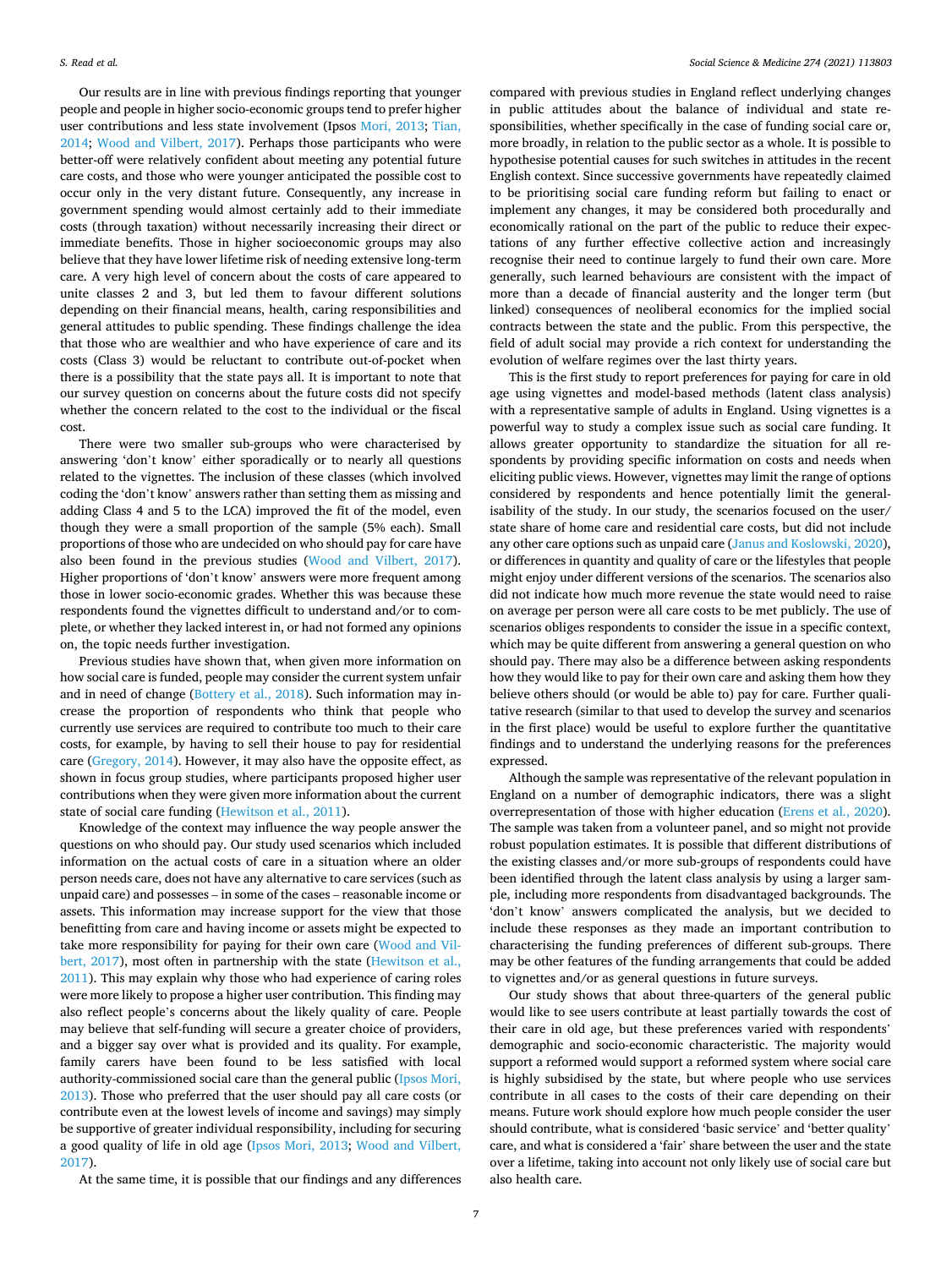<span id="page-7-0"></span>Our findings can inform the development of policies for reforming the system of financing social care in two ways. First, they can provide an indication of likely public attitudes and responses to reform options that policy-makers may be considering. Second, they could help policymakers to develop the case for particular policy options and frame the arguments in ways which might resonate with the general public.

#### **Acknowledgements and disclaimer**

This report is based on independent research commissioned and funded by the United Kingdom National Institute for Health Research (NIHR) Policy Research Programme through its core support to the Policy Innovation Research Unit (Project No: 102/0001). The views expressed are those of the authors and are not necessarily those of the NIHR or the Department of Health and Social Care. The authors would like to thank all those who gave up their time by completing the survey or taking part in the interviews for this project. We are also grateful to our colleagues at Kantar, Public Division, especially Emily Edwards-Hughes and Alice Fearn, for their help in the design and conduct of the survey.

## **Appendix A. Supplementary data**

Supplementary data to this article can be found online at [https://doi.](https://doi.org/10.1016/j.socscimed.2021.113803)  [org/10.1016/j.socscimed.2021.113803.](https://doi.org/10.1016/j.socscimed.2021.113803)

## **Credit author statement**

Sanna Read: Methodology, Formal analysis, Writing – original draft, Writing – review & editing, Bob Erens: Conceptualization, Methodology, Writing – original draft, Writing – review  $\&$  editing, Raphael Wittenberg: Conceptualization, Methodology, Writing – original draft, Writing – review & editing, Gerald Wistow: Conceptualization, Methodology, Writing – review  $\&$  editing, Francis Dickinson: Writing – review  $\&$ editing, Martin Knapp: Conceptualization, Methodology, Writing – review & editing, Eva Cyhlarova: Writing – original draft, Nicholas Mays: Conceptualization, Methodology, Writing – review  $\&$  editing.

#### **References**

- Asparouhov, T., Muthén, B., 2014. Auxiliary variables in mixture modeling: three-step approaches using Mplus. Struct. Equ. Model.: A Multidisciplinary Journal 21, 329–341. [https://doi.org/10.1080/10705511.2014.915181.](https://doi.org/10.1080/10705511.2014.915181) Available at: (Accessed 29 June 2020).
- [Baxter, K., Glendinning, C., 2015. People who fund their own social care: findings from a](http://refhub.elsevier.com/S0277-9536(21)00135-0/sref3)  [scoping review. SSCR Scoping Review. NIHR School for Social Care Research,](http://refhub.elsevier.com/S0277-9536(21)00135-0/sref3)  [London.](http://refhub.elsevier.com/S0277-9536(21)00135-0/sref3)
- Bottery, S., Varrow, M., Thorlby, R., Wellings, D., 2018. A Fork in the Road: Next Steps for Social Care Funding Reform. The Costs of Social Care Funding Options, Public Attitudes to Them – and the Implications for Policy Reform. The King's Fund and Health Foundation, London. Available at: [www.kingsfund.org.uk/publications/fork](http://www.kingsfund.org.uk/publications/fork-road-social-care-funding-reform)[road-social-care-funding-reform](http://www.kingsfund.org.uk/publications/fork-road-social-care-funding-reform). (Accessed 29 April 2020).
- Charlesworth, A., Johnson, P., 2018. Securing the Future: Funding Health and Social Care to the 2030s. Institute for Fiscal Studies, London. Available at: [https://www.ifs.](https://www.ifs.org.uk/uploads/publications/comms/R143_Chapter1.pdf)  [org.uk/uploads/publications/comms/R143\\_Chapter1.pdf](https://www.ifs.org.uk/uploads/publications/comms/R143_Chapter1.pdf). (Accessed 29 April 2020).
- Commission on Funding Care and Support, 2011. Fairer Care Funding. Department of Health, London. Available at: [http://webarchive.nationalarchives.gov.uk/2013022](http://webarchive.nationalarchives.gov.uk/20130221121534/)  [1121534/](http://webarchive.nationalarchives.gov.uk/20130221121534/) [http://www.dilnotcommission.dh.gov.uk/our-report/.](http://www.dilnotcommission.dh.gov.uk/our-report/) (Accessed 29 April 2020).
- Curry, N., 2019. *What can England learn from the long-term care system in Germany?*  Research report, Nuffield Trust. Available at: [https://www.nuffieldtrust.org.uk/fil](https://www.nuffieldtrust.org.uk/files/2019-09/1568207938_ltci-germany-br1924-web.pdf)  es/2019-09/1568207938 ltci-germany-br1924-web.pdf. (Accessed 7 January 2021).
- Curry, N., Castle-Clarke, S., Hemmings, N., 2018. *What can England learn from the longterm care system in Japan?* Research report, Nuffield Trust. Available at: [https](https://www.nuffieldtrust.org.uk/files/2018-05/1525785625_learning-from-japan-final.pdf)  [://www.nuffieldtrust.org.uk/files/2018-05/1525785625\\_learning-from-japan-final.](https://www.nuffieldtrust.org.uk/files/2018-05/1525785625_learning-from-japan-final.pdf)
- [pdf.](https://www.nuffieldtrust.org.uk/files/2018-05/1525785625_learning-from-japan-final.pdf) (Accessed 7 January 2021). Department of Health and Social Care, 2018. Care and support statutory guidance. Available at. [https://www.gov.uk/government/publications/care-act-statutory-gu](https://www.gov.uk/government/publications/care-act-statutory-guidance/care-and-support-statutory-guidance)  [idance/care-and-support-statutory-guidance.](https://www.gov.uk/government/publications/care-act-statutory-guidance/care-and-support-statutory-guidance) (Accessed 2 March 2020).
- Dixon, J., Trathen, A., Wittenberg, R., Mays, N., Wistow, G., Knapp, M., 2019. Funding and planning for social care in later life: a deliberative focus group study. Health Soc. Care Community 1–10. <https://doi.org/10.1111/hsc.12768>.
- Erens, B., Read, S., Knapp, M., Wistow, G., Wittenberg, R., Mays, N., 2020. Using vignettes to examine preferences for paying for long-term social care in online and

interview surveys. Social Research Practice 9, 17–40. Available at: [https://the-sra.](https://the-sra.org.uk/common/Uploaded%20files/SRA%20journal%20spring%202020.pdf)  [org.uk/common/Uploaded%20files/SRA%20journal%20spring%202020.pdf.](https://the-sra.org.uk/common/Uploaded%20files/SRA%20journal%20spring%202020.pdf) (Accessed 29 April 2020).

- European Commission, 2018. Peer Review on "Germany's latest reforms of the long-term care system": long term care in Germany Brussels: Directorate-General for Employment, Social Affairs and Inclusion. Host Country Discussion Paper – Germany. Available at. [https://ec.europa.eu/social/main.jsp?catId](https://ec.europa.eu/social/main.jsp?catId=89&langId=en&newsId=9008&moreDocuments=yes&tableName=news)=89&langId=en &newsId=9008&[moreDocuments](https://ec.europa.eu/social/main.jsp?catId=89&langId=en&newsId=9008&moreDocuments=yes&tableName=news)=yes&tableName=news. (Accessed 7 January 2021).
- Gregory, S., 2014. Attitudes to Health and Social Care: Review of Existing Research. The King's Fund, London. Available at: [https://www.kingsfund.org.uk/sites/default/fil](https://www.kingsfund.org.uk/sites/default/files/media/commission-background-paper-attitudes-health-social-care.pdf) [es/media/commission-background-paper-attitudes-health-social-care.pdf.](https://www.kingsfund.org.uk/sites/default/files/media/commission-background-paper-attitudes-health-social-care.pdf) (Accessed 29 April 2020).
- Heavey, E., Baxter, K., Birks, Y., 2019. Financial advice for funding later life care: a scoping review of evidence from England. February Journal of Long-Term Care 51–65. <https://doi.org/10.21953/lse.1ey61d7r28cg>.
- Hewitson, B., Seale, B., Joyce, L., 2011. Public Engagement Exploring Care and Support Funding Options: TNS-BMRB Report of Findings in Fairer Care Funding: Supporting Documents. HM Government, London. Available at: [http://webarchive.nationalarch](http://webarchive.nationalarchives.gov.uk/20130221130239/https://www.wp.dh.%20gov.uk/carecommission/files/2011/07/Volume-III-Supporting-documents.pdf)  [ives.gov.uk/20130221130239/https://www.wp.dh. gov.uk/carecommission/files/](http://webarchive.nationalarchives.gov.uk/20130221130239/https://www.wp.dh.%20gov.uk/carecommission/files/2011/07/Volume-III-Supporting-documents.pdf) [2011/07/Volume-III-Supporting-documents.pdf](http://webarchive.nationalarchives.gov.uk/20130221130239/https://www.wp.dh.%20gov.uk/carecommission/files/2011/07/Volume-III-Supporting-documents.pdf). (Accessed 5 May 2020).
- HM Government, 2010. Building the National Care Service. Cm 7854. Available at: [htt](https://assets.publishing.service.gov.uk/government/uploads/system/uploads/attachment_data/file/238441/7854.pdf) [ps://assets.publishing.service.gov.uk/government/uploads/system/uploa](https://assets.publishing.service.gov.uk/government/uploads/system/uploads/attachment_data/file/238441/7854.pdf)  [ds/attachment\\_data/file/238441/7854.pdf](https://assets.publishing.service.gov.uk/government/uploads/system/uploads/attachment_data/file/238441/7854.pdf). (Accessed 29 April 2020).
- Independent Age, 2019. Free personal care: how to eliminate catastrophic costs. Available at: [https://independent-age-assets.s3.eu-west-1.amazonaws.com/s3fs](https://independent-age-assets.s3.eu-west-1.amazonaws.com/s3fs-public/2019-04/Final%20Report_Web_0.pdf)[public/2019-04/Final%20Report\\_Web\\_0.pdf](https://independent-age-assets.s3.eu-west-1.amazonaws.com/s3fs-public/2019-04/Final%20Report_Web_0.pdf). (Accessed 29 April 2020).
- Janus, A., Koslowski, A., 2020. Whose responsibility? Elder support norms regarding the provision and financing of assistance with daily activities across economically developed countries. Eur. J. Ageing 17, 95–108. [https://doi.org/10.1007/s10433-](https://doi.org/10.1007/s10433-019-00515-z) [019-00515-z](https://doi.org/10.1007/s10433-019-00515-z).
- Kingston, A., Comas-Herrera, A., Jagger, C., 2018. Forecasting the care needs of the older population in England over the next 20 years: estimates from the Population Ageing and Care Simulation (PACSim) modelling study. Lancet Public Health 3 (9), e447–e455. [https://doi.org/10.1016/S2468-2667\(18\)30118-X](https://doi.org/10.1016/S2468-2667(18)30118-X).
- Mori, Ipsos, 2013. Public Perceptions of the NHS and Social Care. Department of Health, London. Available at: [https://www.ipsos.com/ipsos-mori/en-uk/public-perceptions](https://www.ipsos.com/ipsos-mori/en-uk/public-perceptions-nhs-and-social-care-survey-2)  [-nhs-and-social-care-survey-2](https://www.ipsos.com/ipsos-mori/en-uk/public-perceptions-nhs-and-social-care-survey-2). (Accessed 29 April 2020).
- Mori, Ipsos, 2018. Understanding Public Attitudes to Social Care Funding Reform in England. Report prepared for the Health Foundation. Health Foundation, London. Available at: [https://www.ipsos.com/ipsos-mori/en-uk/understanding-public-attitu](https://www.ipsos.com/ipsos-mori/en-uk/understanding-public-attitudes-social-care-funding-reform-england) [des-social-care-funding-reform-england](https://www.ipsos.com/ipsos-mori/en-uk/understanding-public-attitudes-social-care-funding-reform-england). (Accessed 29 April 2020).
- Muthén, L.K., Muthén, B.O., 1998–2015. Mplus User's Guide, seventh ed. Muthén  $\&$ Muthén, Los Angeles, CA. Available at: [https://www.statmodel.com/download/use](https://www.statmodel.com/download/usersguide/MplusUserGuideVer_7.pdf) [rsguide/MplusUserGuideVer\\_7.pdf.](https://www.statmodel.com/download/usersguide/MplusUserGuideVer_7.pdf) (Accessed 4 December 2019).
- National Audit Office, 2018. Adult Social Care at a Glance. NAO, London. Available at: [https://www.nao.org.uk/wp-content/uploads/2018/07/Adult-social-care-at-a-gla](https://www.nao.org.uk/wp-content/uploads/2018/07/Adult-social-care-at-a-glance.pdf) [nce.pdf](https://www.nao.org.uk/wp-content/uploads/2018/07/Adult-social-care-at-a-glance.pdf). (Accessed 29 April 2020).

National Readership Survey, 2019. Social grade. Available at: [http://www.nrs.co.uk/nrs](http://www.nrs.co.uk/nrs-print/lifestyle-and-classification-data/social-grade/)  [-print/lifestyle-and-classification-data/social-grade/](http://www.nrs.co.uk/nrs-print/lifestyle-and-classification-data/social-grade/). (Accessed 4 December 2019).

- NHS Digital, 2019. Adult Social Care Activity and Finance Report. England 2018–19. Table 33. Available at: [https://digital.nhs.uk/data-and-information/publications/st](https://digital.nhs.uk/data-and-information/publications/statistical/adult-social-care-activity-and-finance-report/2018-19)  [atistical/adult-social-care-activity-and-finance-report/2018-19.](https://digital.nhs.uk/data-and-information/publications/statistical/adult-social-care-activity-and-finance-report/2018-19) (Accessed 7 January 2021).
- Nylund, K.L., Asparouhov, T., Muthén, B.O., 2007. Deciding on the number of classes in latent class Analysis and growth mixture modeling: a Monte Carlo simulation study. Struct. Equ. Model.: A Multidisciplinary Journal 14, 535–569. [https://doi.org/](https://doi.org/10.1080/10705510701575396)  [10.1080/10705510701575396](https://doi.org/10.1080/10705510701575396).

[Oorschot, W., 1999. Targeting welfare: on the functions and dysfunctions of means](http://refhub.elsevier.com/S0277-9536(21)00135-0/sref27) [testing in social policy. In: Townsend, P., Gordon, D. \(Eds.\), World Poverty: New](http://refhub.elsevier.com/S0277-9536(21)00135-0/sref27)  [Policies to Defeat and Old Enemy. Policy Press, Bristol, pp. 171](http://refhub.elsevier.com/S0277-9536(21)00135-0/sref27)–193.

- Overton, L., Fox O'Mahony, L., 2017. Understanding attitudes to paying for care amongst equity release consumers: citizenship, solidarity and the "hardworking homeowner. J. Soc. Pol. 46, 49–67. <https://doi.org/10.1017/S0047279416000416>.
- Price, D., Bisdee, D., Daly, T., Livsey, L., Higgs, P., 2014. Financial planning for social care in later life: the "shadow" of fourth age dependency. Ageing Soc. 34, 388–410. [https://doi.org/10.1017/S0144686X12001018.](https://doi.org/10.1017/S0144686X12001018)

[Royal Commission, 1999. With respect to old age: a report by the Royal Commission on](http://refhub.elsevier.com/S0277-9536(21)00135-0/sref300)  [Long Term Care - Social Care Online, Cm 4192. The Stationery Office, London.](http://refhub.elsevier.com/S0277-9536(21)00135-0/sref300)

- Scottish Government, 2019. Free personal and nursing care questions and answers. Available at: <https://www.gov.scot/publications/free-personal-nursing-care-qa/>. (Accessed 29 April 2020).
- Tian, Y., 2014. Who should pay for social care services? Blog. The King's Fund website. Available at: [www.kingsfund.org.uk/blog/2014/01/who-should-paysocial-care-se](http://www.kingsfund.org.uk/blog/2014/01/who-should-paysocial-care-services) [rvices.](http://www.kingsfund.org.uk/blog/2014/01/who-should-paysocial-care-services) (Accessed 29 April 2020).
- [Titmuss, R., 1968. Commitment to Welfare. Allen and Unwin, London](http://refhub.elsevier.com/S0277-9536(21)00135-0/sref32).
- [Titmuss, R., 2006. Universalism versus selection. In: Pierson, C., Castles, F.G. \(Eds.\), The](http://refhub.elsevier.com/S0277-9536(21)00135-0/sref33)  [Welfare State Reader. Polity Press, Cambridge, pp. 40](http://refhub.elsevier.com/S0277-9536(21)00135-0/sref33)–48.
- Townsend, P., 2002. The Restoration of Universalism. In: UNRISD Paper Prepared for the Social Policy in a Development Context Research Programme. In: UNRISD Paper Prepared for the Social Policy in a Development Context Research Programme. UNRISD, Geneva. Available at: [https://unrisd.org/80256B3C005BCCF9/\(httpAuxPa](https://unrisd.org/80256B3C005BCCF9/(httpAuxPages)/978449AADC454A3EC1256C7700575FE9/$file/townlong.pdf)